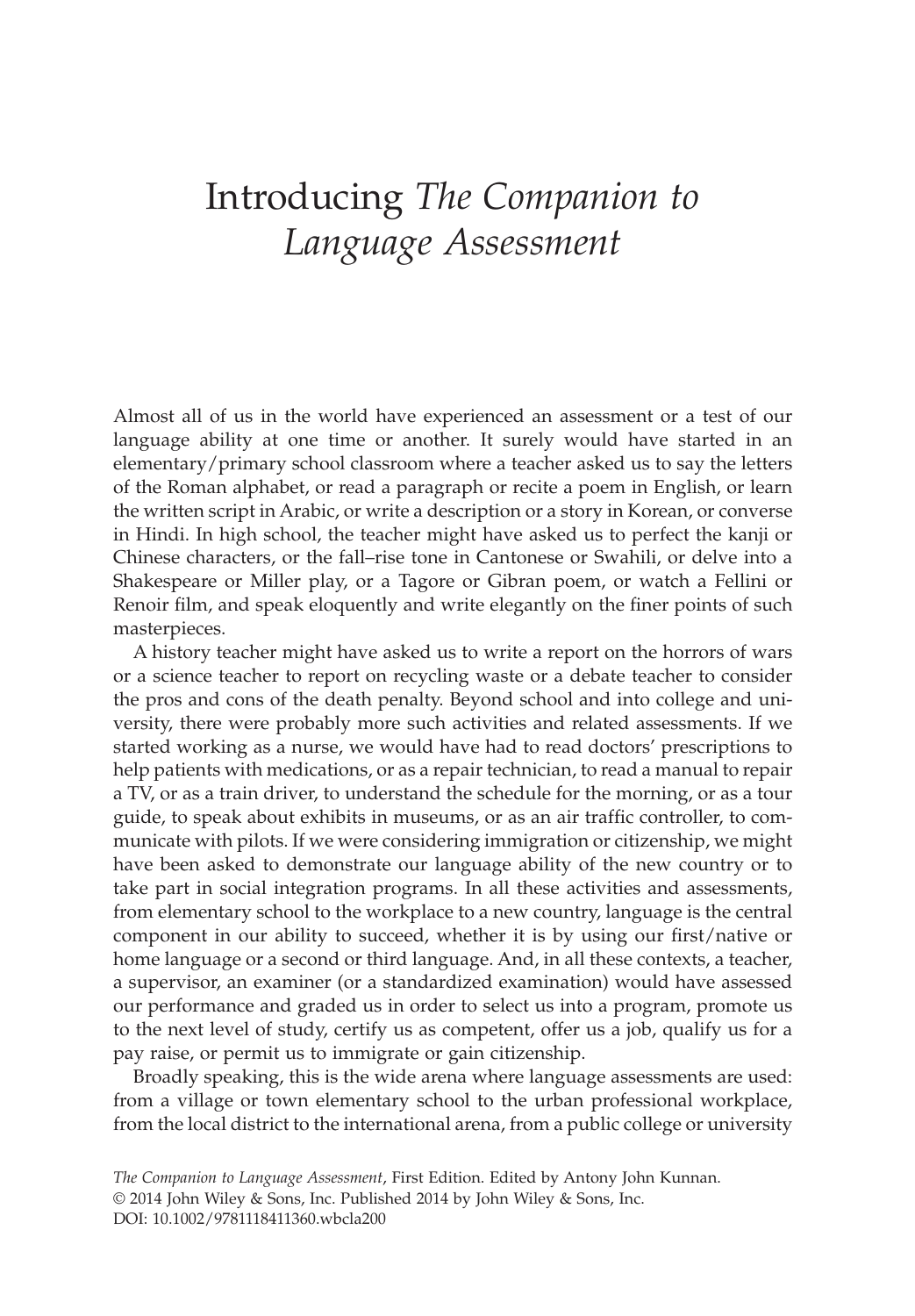to a multinational corporation, and from first language ability to bilingual and multilingual abilities. This is certainly a vast arena of operation. Therefore, in order to carry this out successfully, an increasingly complex training program, along with sophisticated assessment development and research expertise, is required. Various types and levels of expertise are needed for different personnel: school and college teachers, teacher trainers, principals; the small assessment agency staff, the large corporate professional researchers; and assessment policy officials in business, military, and government.

*The Companion to Language Assessment*, the first multivolume collection of 140 chapters on language assessment, has been developed to address all these issues. It is comprehensive in terms of topics and themes, theories and practice, technical and research expertise, and international in coverage in terms of authors, assessments, and languages. It is a four-volume set of state-of-the-art chapters with forward-looking perspectives useful for readers of every persuasion and training.

The *Companion* also celebrates the history and success of the field by bringing together authors from 45 countries from various professions: school teachers, college and university professors, assessment administrators, assessment researchers, and policy makers.

#### **Celebrating History**

If we were to outline the history of language assessment, depending on how wide we draw this circle, we could include the Chinese imperial civil service examinations as the earliest recorded public assessments. These assessments had language elements such as poetry writing, calligraphy, and knowledge of classic Chinese texts. Many scholars believe that the examinations were established in AD 605 during the Sui Dynasty, expanded during the Song Dynasty, and finally discontinued in 1905 before the fall of the Qing Dynasty. The almost 1,300 years of examinations, despite some interruptions, is the longest use of an examination system, which lasted until a little more than 100 years ago.

On the European side, scholars have documented that a Jesuit missionary, Matteo Ricci, brought back ideas of the Chinese examinations in the late 16th century. France soon started using examinations in Catholic schools but it was under Napoleon, in 1808, that the Baccalauréat was introduced. The examination has many subject areas, such as French, philosophy, and science. It is still in use and is employed to admit students into college as well as qualify them for certain government positions. This examination was started just a little more than 200 years ago.

In the USA and the UK, the year 1913 was important. In the USA, it marked the formation of the first committee appointed by the Association of Modern Language Teachers of the Middle States of Maryland for the assessment of French, German, and Spanish. In the UK, the Certificate of Proficiency in English, the first examination in English as a foreign language, was established by the University of Cambridge Local Examinations Syndicate (now Cambridge Assessment, an umbrella organization that includes Cambridge English for Speakers of Other Languages, the developer of the CPE and other academic examinations). A quick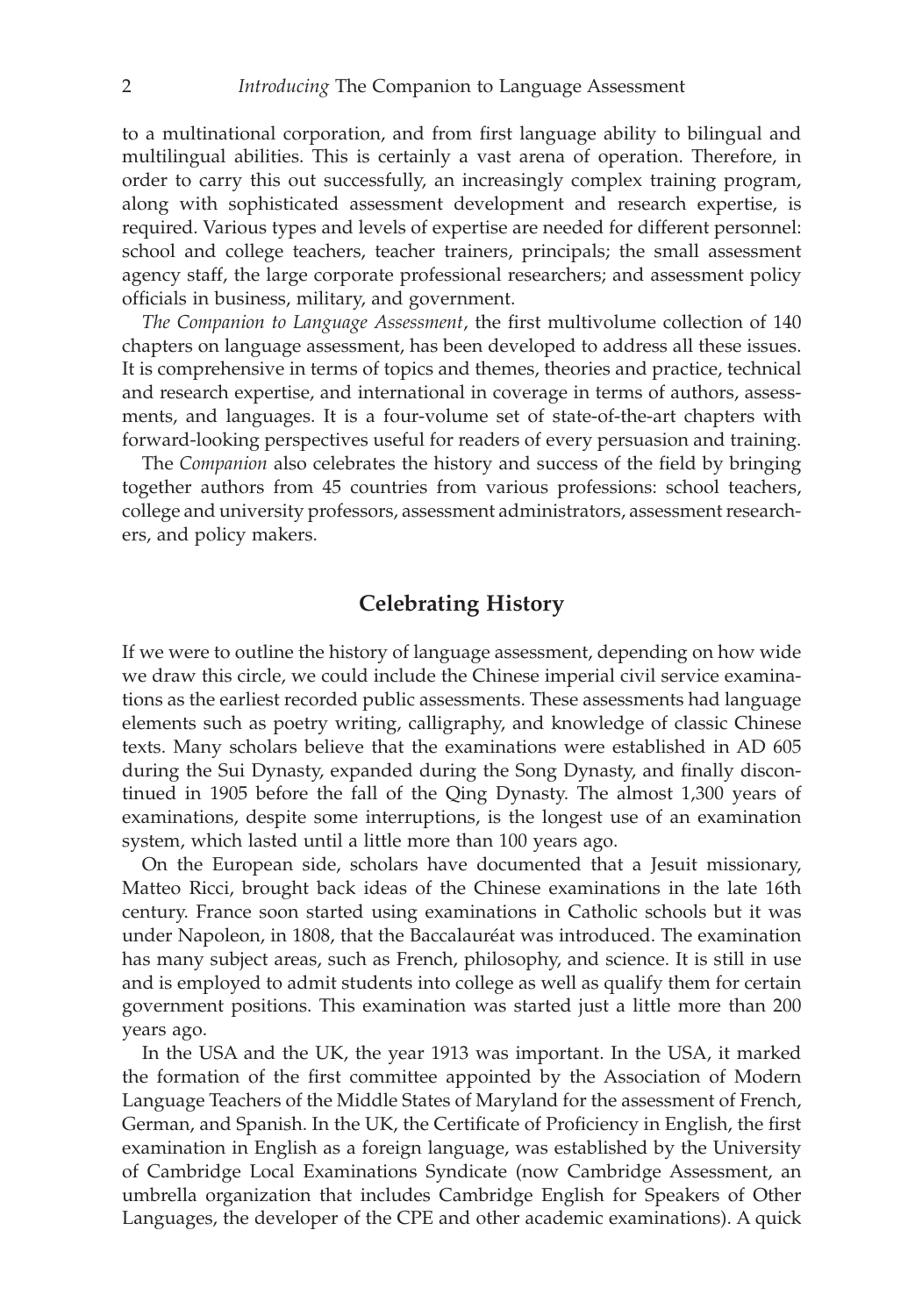review of the components of the 1913 examination shows they are not very dissimilar to the ones used today. These components included translation from English into French or German, translation from French or German into English, questions on English grammar, English essay writing, English literature, English phonetics, dictation and reading aloud, and conversation. This examination was started over 100 years ago.

More recently, in 1961, three important events took place in the USA. First, a conference sponsored by the Center for Applied Linguistics in Washington, DC, and other relevant organizations adopted a plan to assess the English ability of foreign students entering US colleges and universities. This later became known as the Test of English as a Foreign Language (TOEFL, now known as the Internetbased TOEFL or iBT). Second, Robert Lado's *Language Testing: The Construction and Use of Foreign Language Tests*, the first full-length textbook on language assessment, was published by Longman. As the title indicates, it was primarily focused on the development and construction of tests. Finally, John Carroll's significant paper titled "Fundamental Considerations in Testing for English Language Proficiency of Foreign Students" was published. He promoted the idea of integrative testing (of skills and components) with focus on what has come to be known as communicative ability. Many scholars, therefore, consider 1961 as the start of the modern era of language assessment. This occurred a little more than 50 years ago!

Davies (see Chapter 1, Fifty Years of Language Assessment) takes 1961 as the starting point of his survey of the last 50 years of language assessment and brings us up to 2012.

#### **Celebrating Success**

Another reason to celebrate language assessment is the success the field has had in the last 50 years, especially the enormous popularity of many standardized assessments. Three international English language tests for college entrance dominate the college/university entrance market. The Internet-based TOEFL (iBT), developed and administered by the Educational Testing Service, Princeton, has had the largest success with a sustained test-taker base over the last 50 years. The iBT assesses the readiness of test takers in English to take college and university courses (in English-medium institutions) in the USA and Canada. The International English Language Testing System (IELTS), administered by the University of Cambridge, the British Council, and the International Development Program, Australia, is a relative newcomer but has gained a large test-taker base in the last 20 years. The Pearson Test of English (PTE) is the newest entrant into this arena and is poised to gain substantial market share in the next decade. The University of Cambridge also administers several important assessments such as the First Certificate in English, the Certificate of Proficiency in English, and the Certificate of Advanced English, and many assessments for young learners, legal and business professionals, and teachers of English. These large nonprofit, university, or private organizations employ many dozens of staff to cover all the development, operational, and research needs and have worldwide affiliations to market and administer their assessments.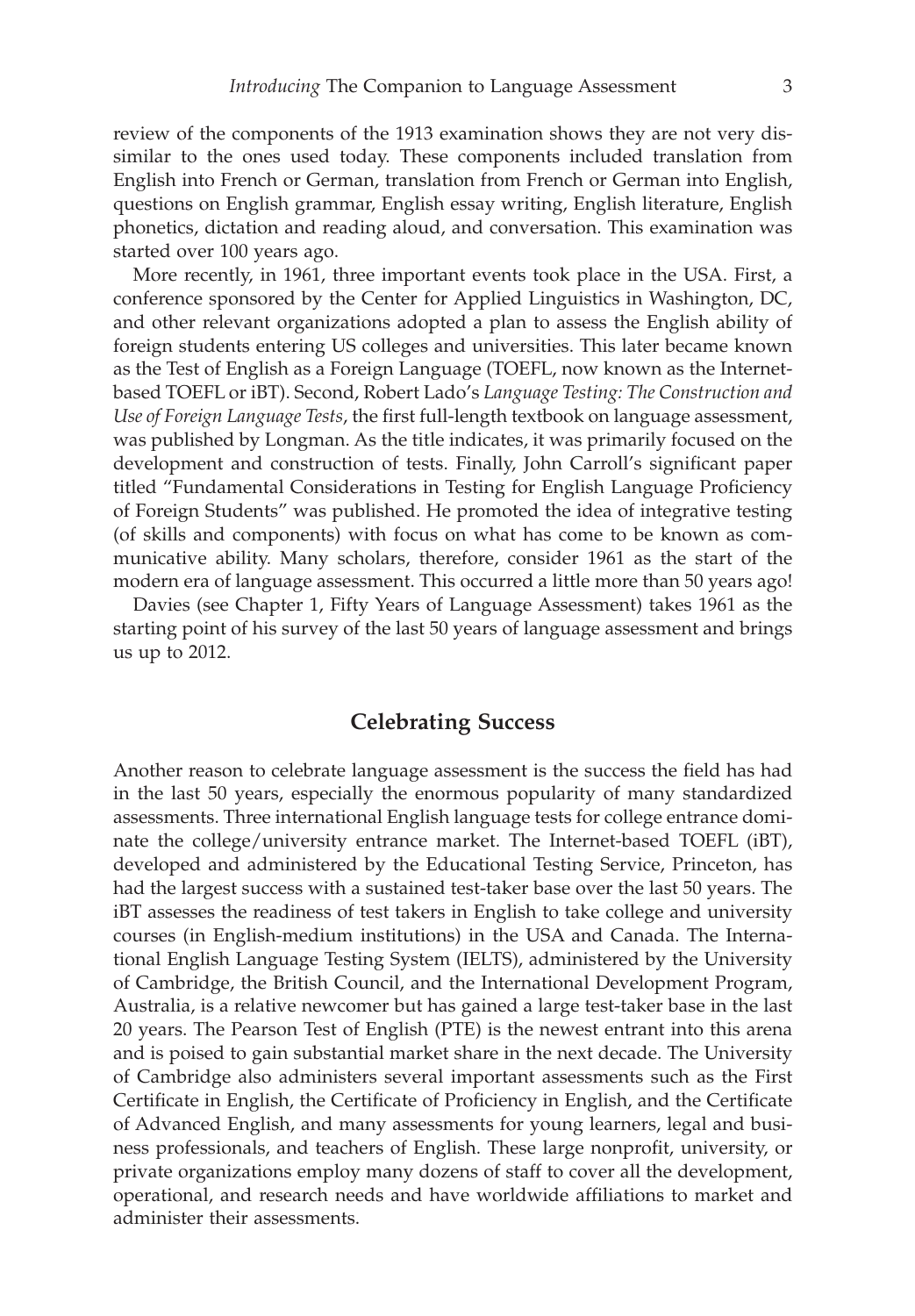Several regional standardized language assessments have also been successful. For example, members of the Association of Language Testers of Europe have developed 33 language assessments from Basque to Welsh. A few examples are the Test d'évaluation de français, the Test Deutsch als Fremdsprache, and the Certificati di Italiano generale/commercial. Similar assessments have been developed in Asia. The most well-known are the College English Test and the National Matriculation English Test in China, the General English Proficiency Test in Taiwan, and the Step Eiken in Japan. As these assessments are developed and administered by organizations that are smaller, they vary in their capacity to conduct research and to be innovative.

Language assessments are also entering the workplace arena. Assessments for aviation professionals (air traffic controllers, pilots), health professionals (doctors, nurses, and pharmacists), business professionals, court translators and interpreters, language teachers and teaching assistants, and tour guides and domestic helpers have been developed in many parts of the world. In addition, language assessments are now being used for immigration, citizenship, and asylum.

While these standardized assessments mentioned above always capture the limelight, the unrecognized school and college teacher is in the midst of classroom assessments on a daily basis all over the world. Their assessments often mimic those of the standardized assessments but their practices generally suffer from lack of exposure to good language assessment practice. It is this group of assessors who need attention in terms of assessment literacy so that they can better help their students.

### **The Volumes**

The *Companion*'s 140 chapters are presented in four volumes that focus on different language assessment matters. The first three volumes deal with theories, interests, and expertise, and the last volume offers a wide view of assessment practices from around the world. Here is a brief summary of the chapters in each volume.

Volume 1, titled "Abilities, Contexts, and Learners," presents chapters on **assessing abilities** (aptitude, listening, literacy, responses to literature, grammar, pragmatics, pronunciation, speaking, vocabulary, reading, writing, integrated skills, language and content, translation, language varieties) in different **contexts** (international assessments, school exit and college admissions examinations, government and military, courts, immigration, citizenship, and asylum), and for diverse language **learners** (young and adult learners, teachers and teaching assistants, workplace professionals in aviation and health care, and learners with communication disorders).

Volume 2, titled "Approaches and Development," offers chapters on **approaches** to assessment (large-scale, norm-referenced and criterion-referenced, and task-based and computer-assisted), assessment and **learning** (performance assessment, monitoring progress and achievement, portfolio assessment, dynamic assessment, diagnostic feedback, self-, and peer assessment, assessment literacy), assessment **development** (defining constructs, writing specifications and items, item banking, developing source material, writing scoring criteria and score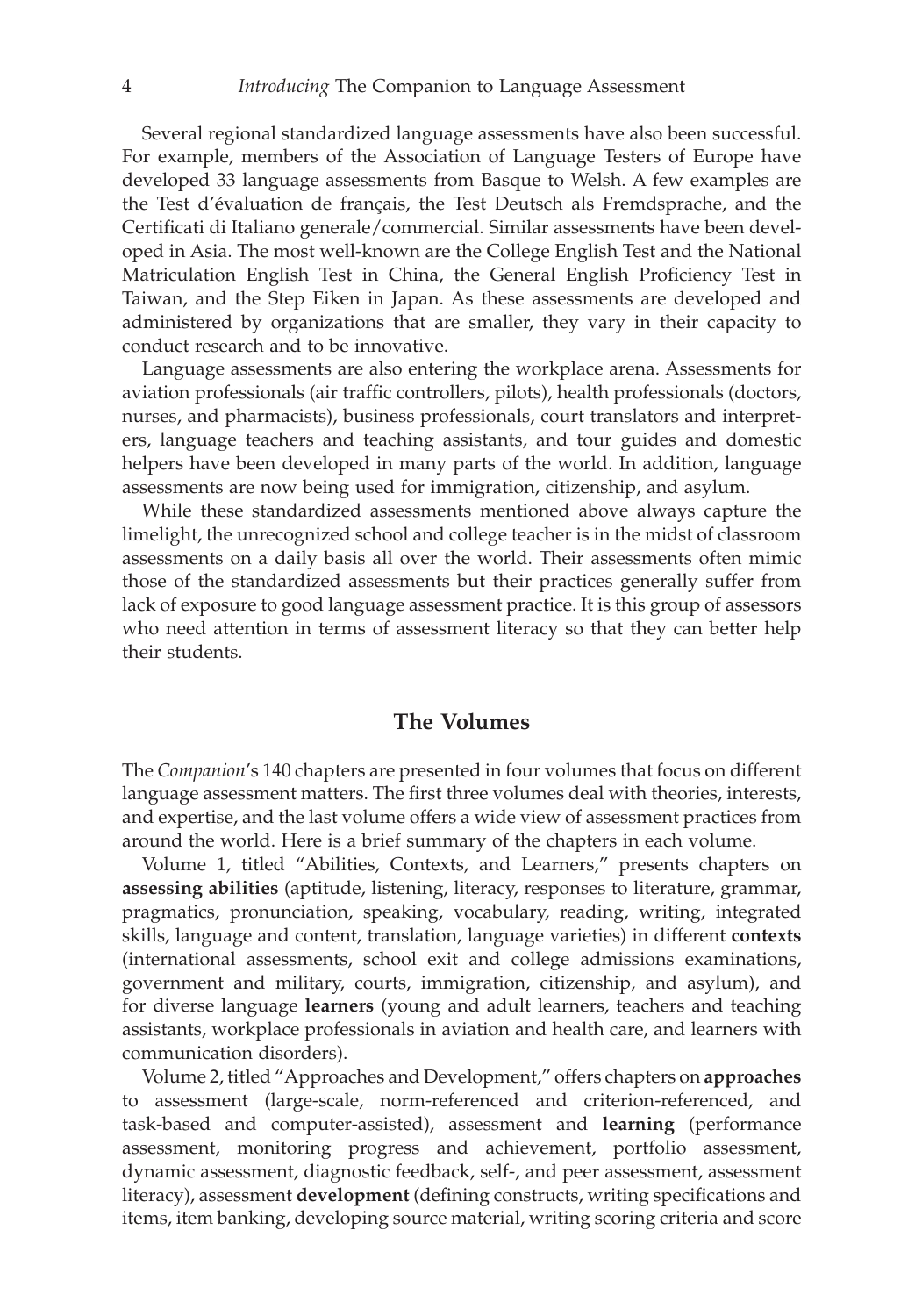reports, response formats, field testing, test-wiseness, using standards and statistics, standard setting, planning administration, and detecting cheating), and **technology** (media, corpora, eye-tracking technology, acoustic analysis, and automated scoring).

Volume 3, titled "Evaluation, Methodology, and Interdisciplinary Themes," includes chapters on issues related to **evaluation** (designing evaluations, fairness and justice, accommodations, and consequences), **quantitative analysis** (classical test theory, reliability, dependability, generalizability theory, factor analysis and structural equation modeling, questionnaire development and analysis, item response theory, differential item functioning, and Rasch analysis), **qualitative and mixed method analysis** (content analysis, introspective methods, raters and ratings, spoken and written discourse, mixed methods research, research reports), and **interdisciplinary** themes (philosophy, language acquisition, bilingualism, classroom-based assessment issues, program evaluation, forensic sciences, and law and ethics). The volume concludes with a chapter on ongoing challenges.

Volume 4, titled "Assessment Around the World," first describes assessment practices in **English language assessment** (as a lingua franca, and in Australia and New Zealand, Canada and the USA, Mexico and Central America, the Middle East and North Africa, South, East, and Southeast Asia, South America, and Europe). The rest of the volume addresses **language assessment practices in languages other than English** in **Africa** (Swahili and Shona and Ndebele), **North and South America** (American Sign Language, Hawaiian, North American indigenous languages, and Spanish), in the **Middle East and South Asia** (Arabic, Farsi, Hebrew, Hindi, Malayalam, Nepali, Sinhala, Tamil, and Telugu), **Southeast and East Asia** (Bahasa Melayu and Indonesia, Cantonese, Japanese, Korean, Mandarin Chinese, Taiwanese indigenous languages, and Thai), **Australia and New Zealand** (Australian and New Zealand indigenous languages and Māori indigenous languages), and **Europe** (Armenian, Finnish, French, German, Greek, Italian, Norwegian, Polish, Portuguese, Russian, Spanish, and Welsh).

These 140 chapters are all accessible to interested readers with some background in assessment and education. A few technical chapters may need more background as they deal with psychometric matters related to development and research. On the other hand, a few chapters bring outside knowledge and relate it to language assessment in an interdisciplinary fashion. All chapters have crossreferences to other chapters and references.

For those who have imagined that language assessment is a "one-note samba," I hope reading the *Companion* will reveal the rich variety and diversity of theories, interests, expertise, and themes, and a 360-degree view of practices from around the world. Language assessment, like language learning, is one of the activities that all children and adults alike engage in, from birth to death, by using language, and in making and negotiating meaning.

> Antony John Kunnan *San Gabriel and Singapore December 2012*